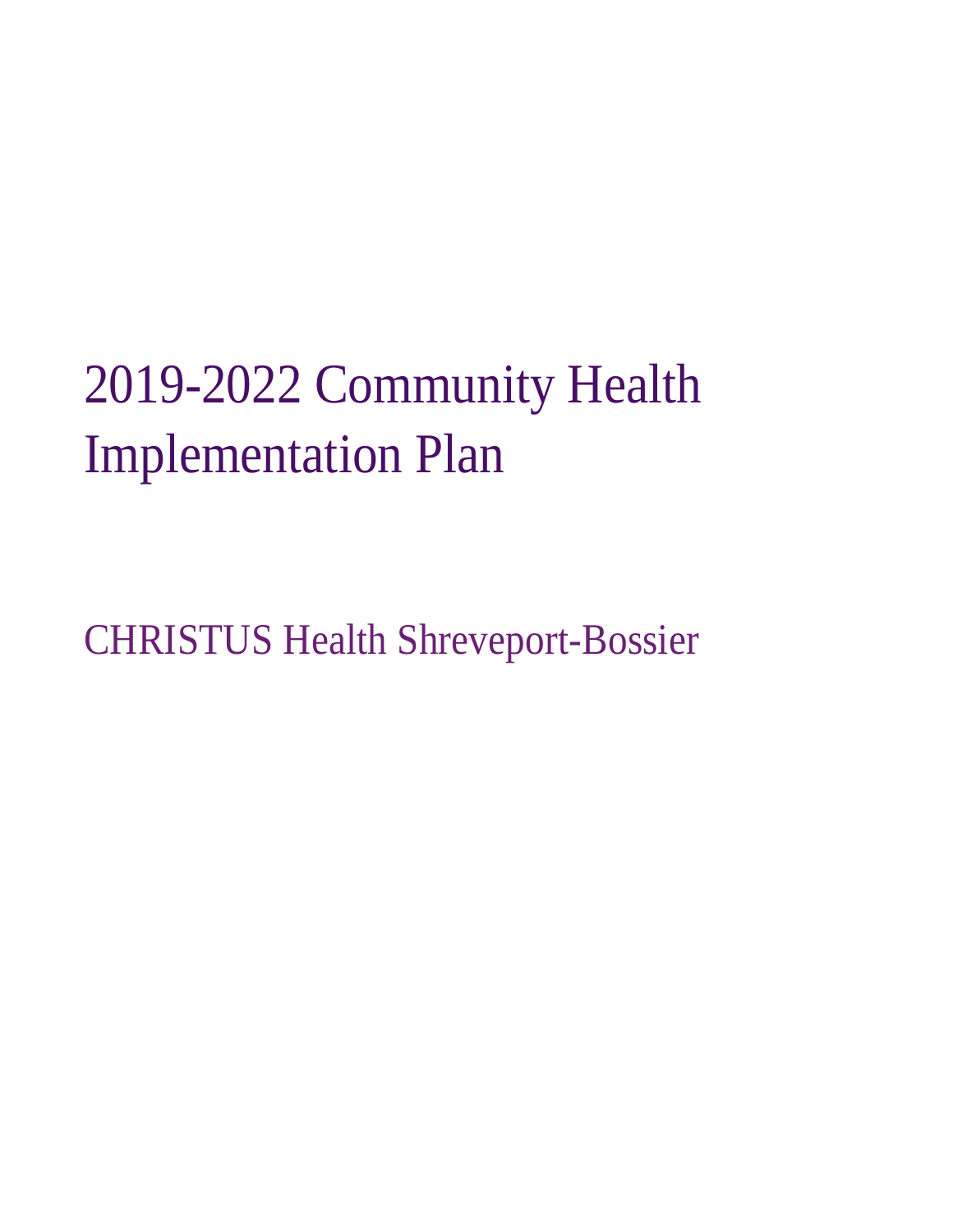# Contents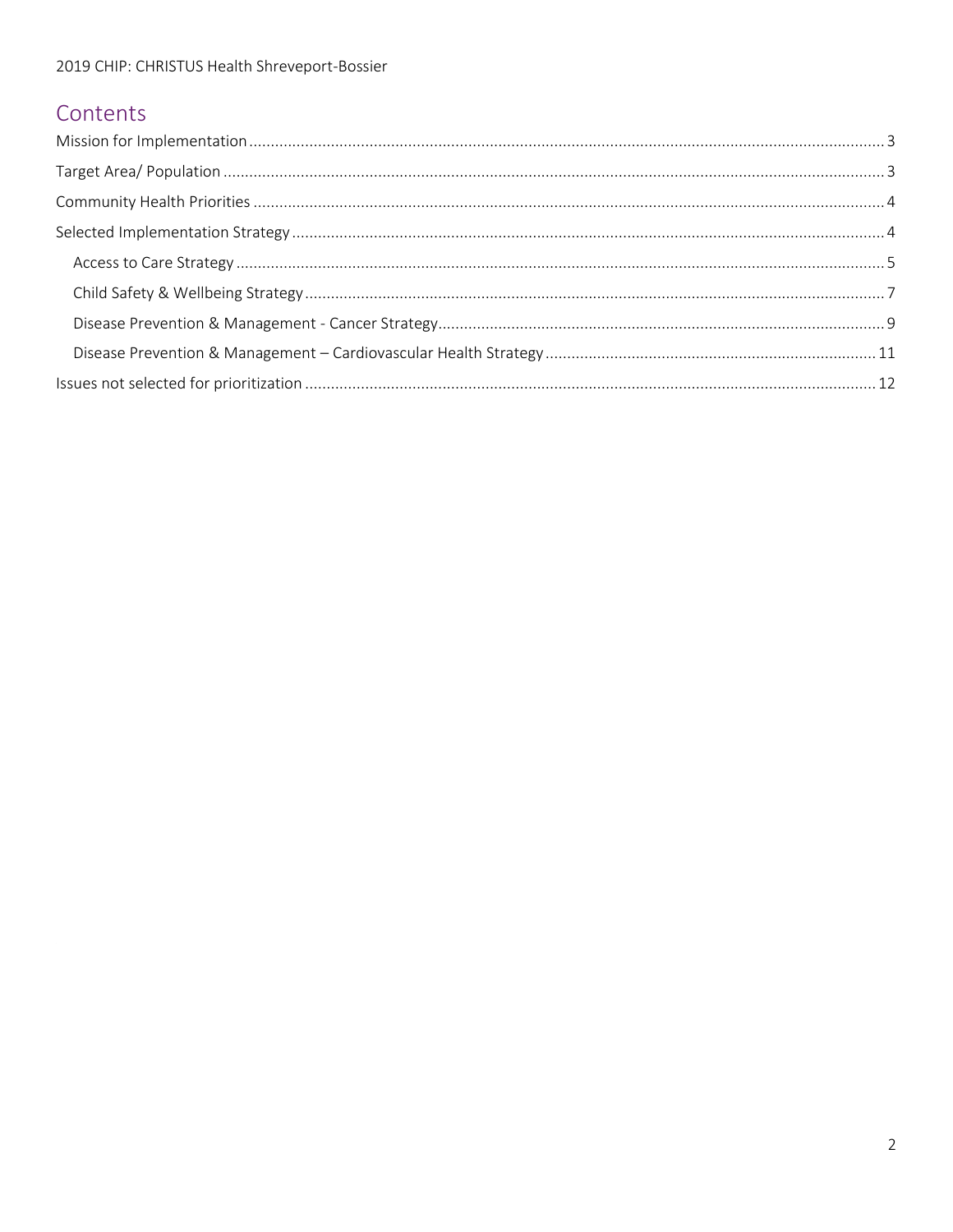# Mission for Implementation

CHRISTUS Health Shreveport-Bossier is a Catholic, nonprofit system owned and operated by CHRISTUS Health, headquartered in Irving, Texas. Founded on the mission "to extend the healing ministry of Jesus Christ," CHRISTUS Health's vision is to be a leader, a partner, and an advocate in creating innovative health and wellness solutions that improve the lives of individuals and communities so that all may experience God's healing presence and love.

As part of their mission and to meet [federal IRS 990H requirements,](https://www.irs.gov/forms-pubs/about-schedule-h-form-990) CHRISTUS Health Shreveport-Bossier contracted with the Louisiana Public Health Institute (LPHI) to conduct and document the community health needs assessment (CHNA) and community health implementation plan (CHIP) reports, which is required every three years.<sup>1</sup> LPHI worked with CHRISTUS Health Shreveport-Bossier using a mixed methods approach to conduct the CHNA approved by the board April 2019 (see separate document). Data for this nine-parish footprint was compiled from local and national sources including indicators for demographics, socioeconomic factors, access to care, health outcomes, and other health factors. LPHI conducted a focus group, multiple interviews, and a validation meeting to gather input from the persons who represent the broad interests of the community served by the hospital facilities. Through an iterative process, three priorities were chosen based on the CHNA process requiring a targeted response input, which is detailed in this implementation plan. IRS regulations define the implementation strategy as "a written plan that, with respect to each significant health need identified through the CHNA, either: (1) describes how the hospital facility plans to meet the health need, or (2) identifies the health need as one the hospital facility does not intend to address and explains why the hospital facility does not intend to address the health need."<sup>2</sup>

This report is the companion piece to the 2019 Community Health Needs Assessment and serves as the 2019 Community Health Implementation Plan. The CHIP builds upon the CHNA findings by detailing how CHRISTUS Health Shreveport-Bossier intends to engage partner organizations and other local resources to respond to the priority health needs identified in the CHNA. This report identifies a clear set of strategies, actions, and interim benchmarks to monitor progress.<sup>3</sup>

# Target Area/ Population

 $\overline{\phantom{a}}$ 

The geographic region of focus remains reflective of that described in the CHNA. Given that CHRISTUS Health Shreveport-Bossier serves patients primarily in the following nine parishes, it made the most sense to define the community assessed in this report by the same region (see more details in CHNA document). CHRISTUS Highland Medical Center is the main

campus located in the City of Shreveport, Louisiana. The majority of Shreveport lies in Caddo Parish, extending along the Red River into neighboring Bossier Parish.

|                             |  |  | <b>CHRISTUS Health Shreveport-Bossier Parishes</b> |  |
|-----------------------------|--|--|----------------------------------------------------|--|
|                             |  |  | Bossier Caddo Claiborne De Soto Lincoln            |  |
| Natchitoches Sabine Webster |  |  | Winn                                               |  |



 $1$  All statements and opinions herein were expressed by key informants and focus group participants and do not necessarily represent the viewpoints and opinions of LPHI or its contractors.

<sup>2</sup> [https://lphi.sharepoint.com/Shared%20Services/s/e/CHRISTUS%20CHNA%20%20CHIP/2015cha\\_assesmentguide\\_edition2.pdf](https://lphi.sharepoint.com/Shared%20Services/s/e/CHRISTUS%20CHNA%20%20CHIP/2015cha_assesmentguide_edition2.pdf%20?CT=1563221225245&OR=ItemsView)  [?CT=1563221225245&OR=ItemsView](https://lphi.sharepoint.com/Shared%20Services/s/e/CHRISTUS%20CHNA%20%20CHIP/2015cha_assesmentguide_edition2.pdf%20?CT=1563221225245&OR=ItemsView)

<sup>&</sup>lt;sup>3</sup> Hospital organizations use Form 990, Schedule H, Hospitals, to provide information on the activities and community benefit provided by its hospital facilities and other non-hospital health care facilities, which is separate from this report.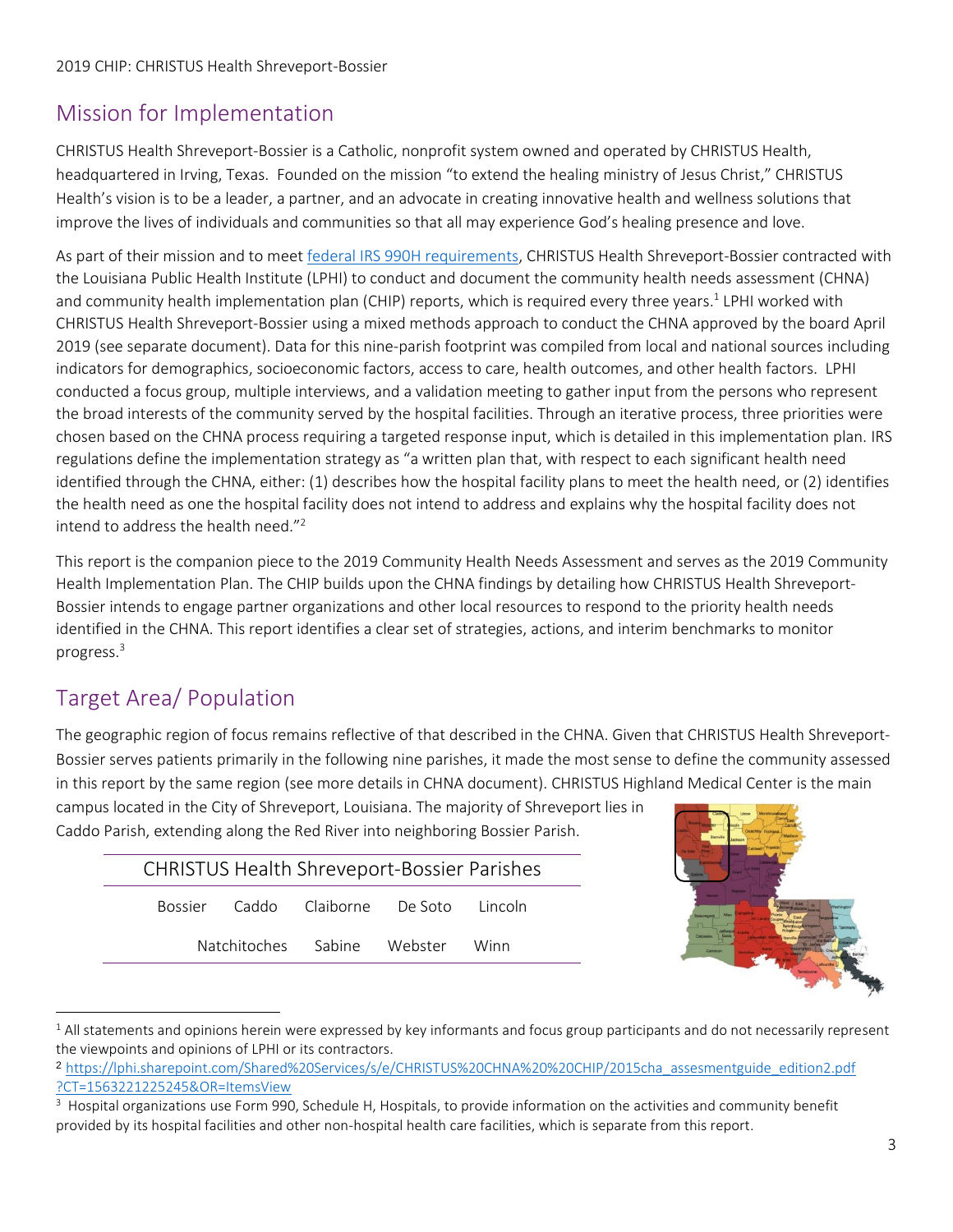# Community Health Priorities

A validation meeting, facilitated by LPHI in January 2019, provided over 40 facility staff and community partners an overview of the community's major concerns from the quantitative and qualitative findings described in the 2019 Community Health Needs Assessment (see separate document). Major concerns included those that were (1) substantiated through the quantitative analysis and/or (2) brought up at least three times during interviews and focus group. These specific concerns fell into eight priority areas. Participants then validated and ranked health priorities in the region using polling software at the validation meeting. The ranking results are listed below:

- 1. Access to care
- 2. Mental and behavioral health
- 3. Chronic disease and conditions
- 4. Social determinants of health
- 5. Infant death and low birth weight
- 6. Human trafficking
- 7. Cancer
- 8. Sexually transmitted infections

CHRISTUS Health Shreveport-Bossier leadership and the CHNA advisory committee used the information presented at the validation meeting, along with the ranking conducted by participants, to determine three focal priorities the ministry will address over the next three years through the 2019 Community Health Implementation Plan (CHIP). To maximize and leverage resources, community benefit efforts will focus on the following three priorities:

# 2019-2022 Priorities Access to Care Child Safety  $\mathcal{R}_{\mathcal{L}}$ Wellbeing Disease Prevention & Management - Cardiovasuclar Health - Cancer

#### Selected Implementation Strategy

Presented in this section is a summary of the implementation strategies and actions CHRISTUS Health Shreveport-Bossier will undertake in the upcoming three-year period to respond to the three priority health issues of:

- Access to Care
- Child Safety & Wellbeing
- Disease Prevention & Management (focusing on cardiovascular health and cancer)

Below are the details of the implementation plan addressing each of these health needs. A priority strategy statement describes each objective and introduces major actions that will be pursued to deliver improvements. Major actions are presented with sub-actions identifying specific partners and resources to be engaged in the implementation effort. Actions and sub-actions are linked with anticipated outcomes, which present a vision of how the status of each health need will change when the actions are completed.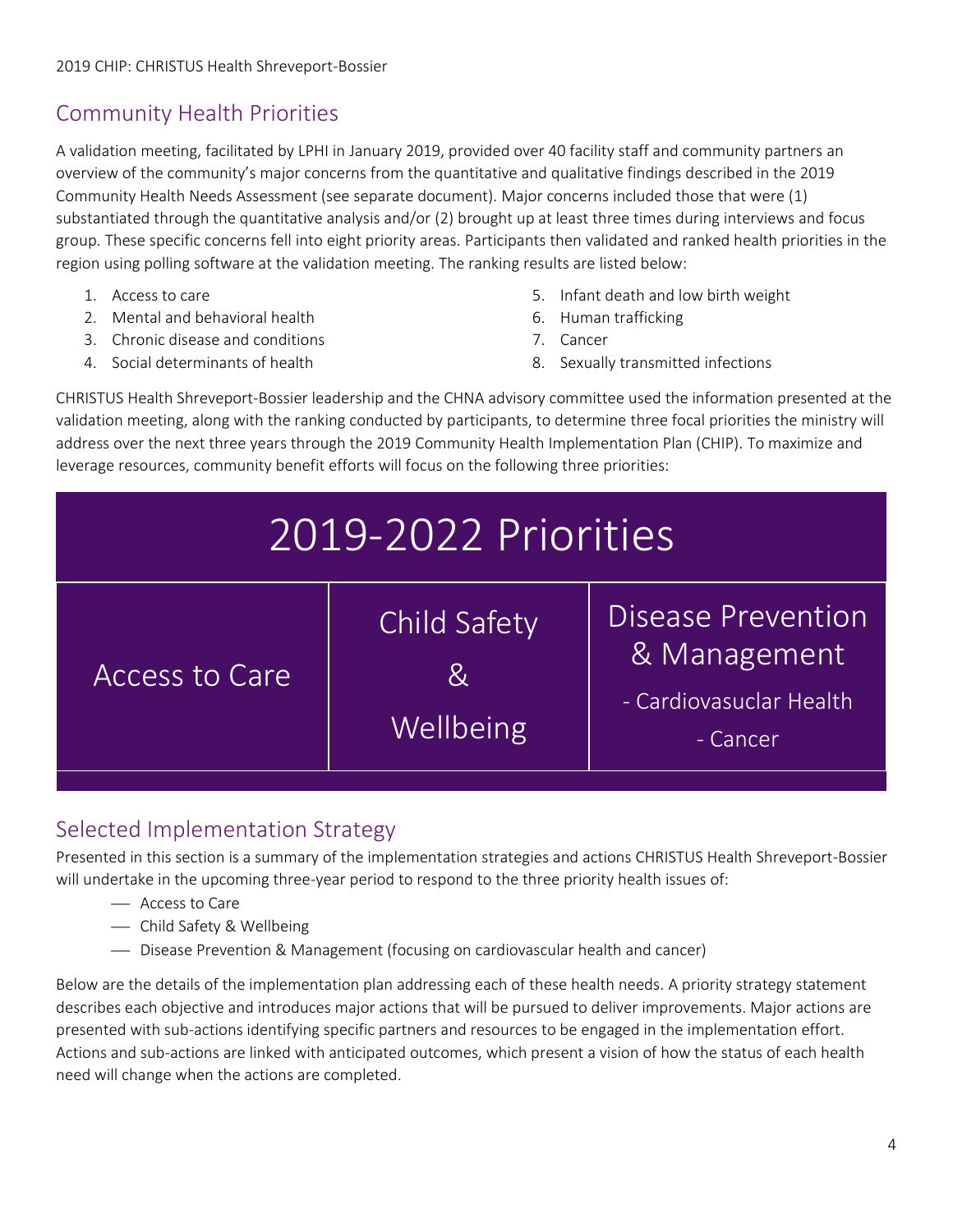# Access to Care Strategy

Improve primary care access for the uninsured and underinsured through the exploration, expansion, and promotion of community-based health care delivery in the CHRISTUS Health Northern Louisiana region.

| <b>Major Actions</b>                                                                                             | Sub-actions                                                                                                                                                                                                                                                                                                                                                                                                                                                                                                                                                                                                                                                                                                                                                                                                                                                                                                                                                                                                                                              |
|------------------------------------------------------------------------------------------------------------------|----------------------------------------------------------------------------------------------------------------------------------------------------------------------------------------------------------------------------------------------------------------------------------------------------------------------------------------------------------------------------------------------------------------------------------------------------------------------------------------------------------------------------------------------------------------------------------------------------------------------------------------------------------------------------------------------------------------------------------------------------------------------------------------------------------------------------------------------------------------------------------------------------------------------------------------------------------------------------------------------------------------------------------------------------------|
| Expand the CHRISTUS<br>Shreveport-Bossier Equity of<br>Care Program                                              | 1. Provide coordinated care management and navigation programs for the uninsured<br>to increase access to health care services for those with chronic conditions and<br>those without access to regular primary health care services<br>Provide coordinated care management, referral, and navigation program for<br>2.<br>uninsured and Medicaid patients who present to the ED primarily for hypertension<br>and diabetes related concerns<br>Work with safety net health providers to whom referrals have been made to track<br>3.<br>patient outcomes<br>Conduct social determinants assessment for health barriers for individual patients<br>4.<br>who are Medicaid, uninsured, or under-insured and refer them to community<br>resources as needed<br>5. Research and disseminate resources for the uninsured and underinsured patients.<br>Anticipated outcomes: Vulnerable patient populations will establish a primary care<br>medical home. Health barriers and solutions will be identified for vulnerable<br>populations wherever possible. |
| Increase access to primary<br>care and specialists to better<br>meet the needs of the<br>Shreveport-Bossier area | Implement strategies to increase access points to primary care and specialists,<br>1.<br>especially for the underinsured and underinsured populations<br>Provide care navigation, both internally and collaboratively<br>2.<br>Explore opportunities to implement strategies shown to be effective for uninsured<br>3.<br>/ underinsured (e.g. case management collaboration with FQHCs and other local<br>providers)<br>Recruit more primary care and specialist providers to the Shreveport-Bossier<br>4.<br>market<br>Anticipated Outcome: Establishing a more robust system of primary care in the area<br>will improve coordination of care and health care access for the uninsured and<br>underinsured.                                                                                                                                                                                                                                                                                                                                           |
| Expand the number of<br>School-Based Health Centers<br>in the Shreveport-Bossier<br>region                       | Meet with the David Raines Community Health Centers and the local school<br>1.<br>system to identify at least six Title One schools at which to expand the number of<br>School-Based Health Centers to provide on-site health care and health literacy to<br>students.<br>Provide fundraising assistance for the renovation and start-up costs for the new<br>2.<br>centers<br>Provide partial funding for the renovation and start-up costs for the new centers<br>3.<br>Anticipated Outcomes: More school-based health centers will meet health needs of<br>more students; student absenteeism due to health concerns will decrease.                                                                                                                                                                                                                                                                                                                                                                                                                   |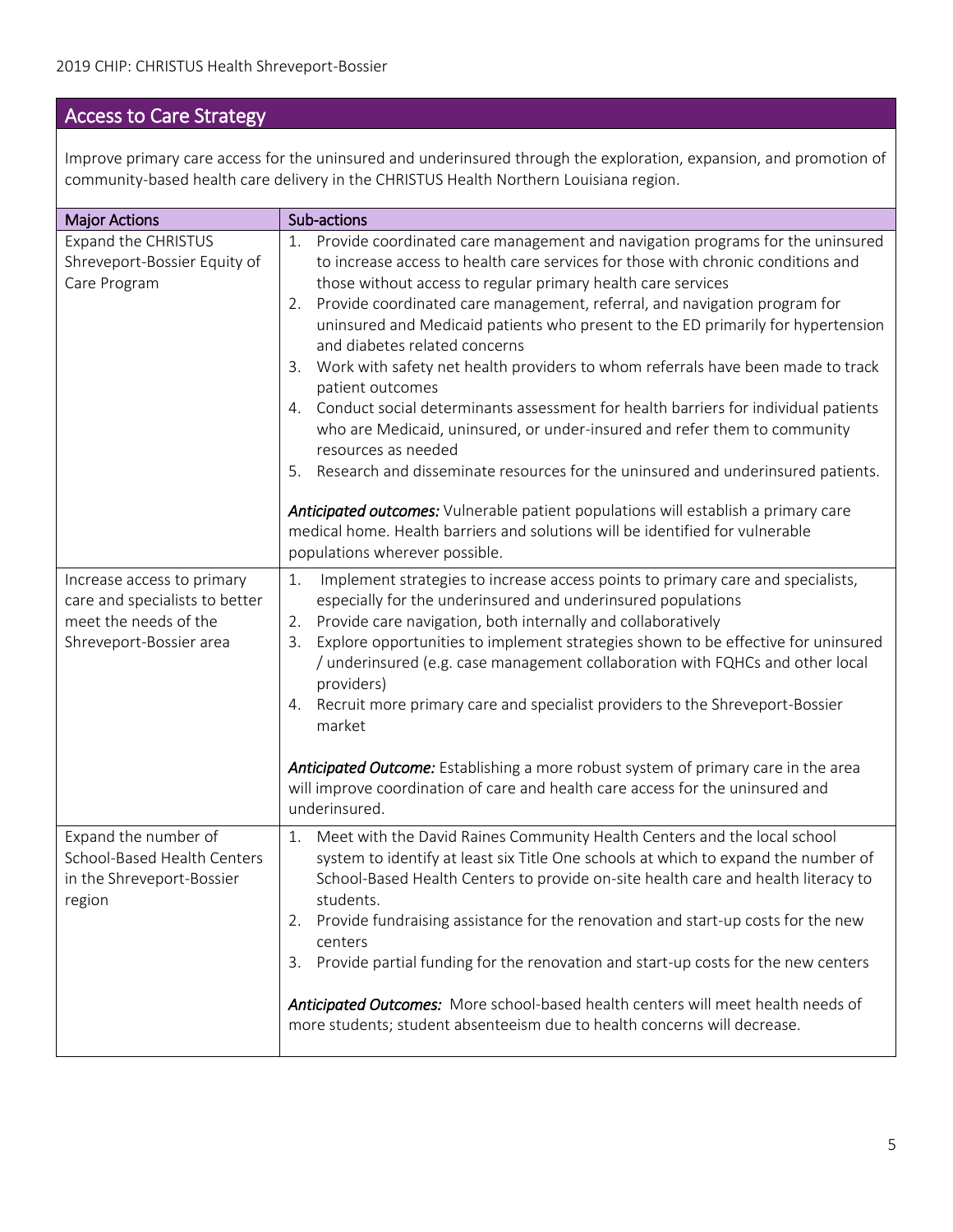| Refer uninsured patients for | Refer both uninsured hospital and ED patients for Medicaid assessment eligibility                                                                  |
|------------------------------|----------------------------------------------------------------------------------------------------------------------------------------------------|
| possible Medicaid enrollment | and enrollment.                                                                                                                                    |
|                              | Anticipated outcomes: Uninsured patients eligible for Medicaid will receive a resource<br>vital to their health management and disease prevention. |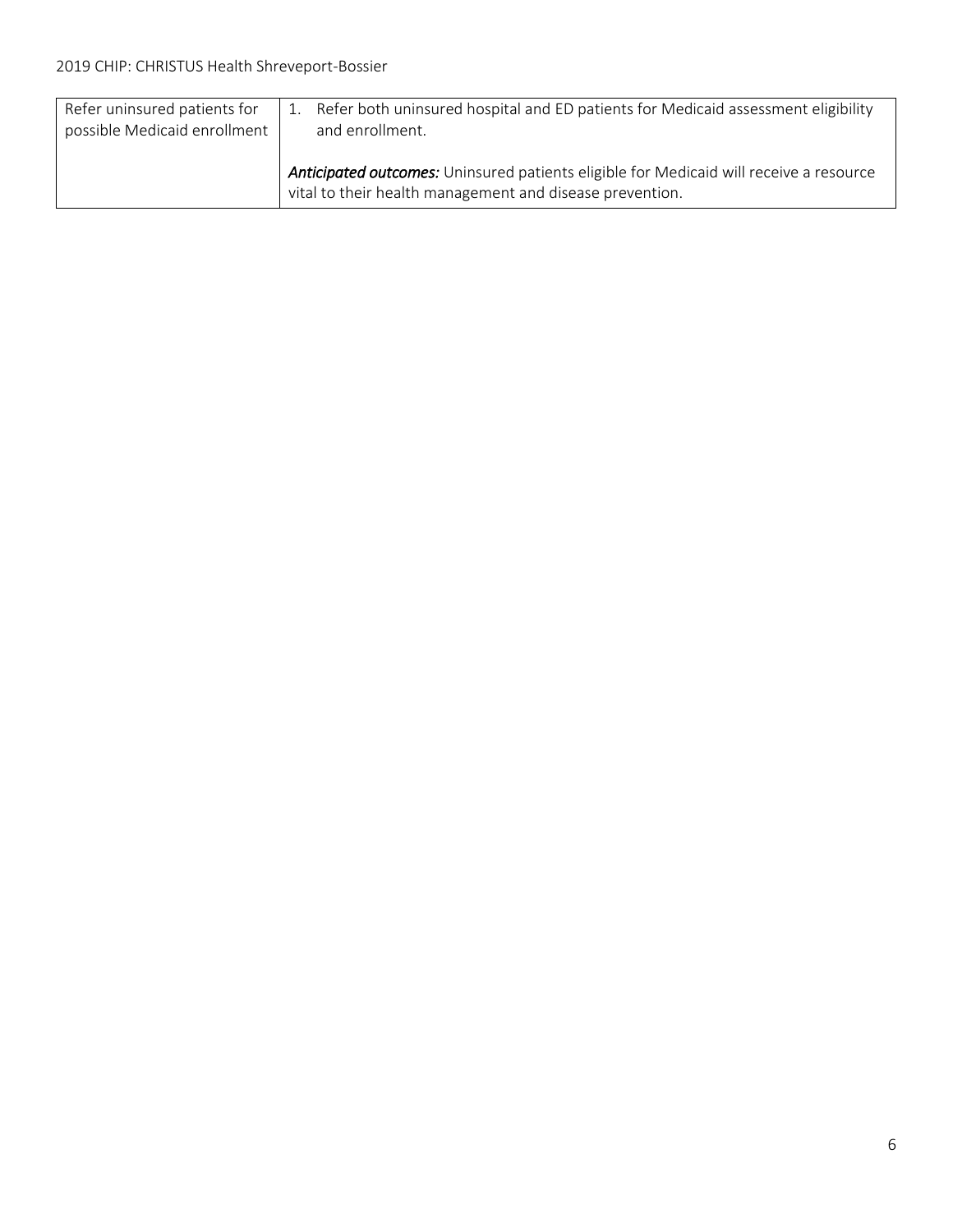# Child Safety & Wellbeing Strategy

CHRISTUS Health Shreveport-Bossier will enhance collaboration with local community partners to support regional strategies to ensure child safety and well-being in CHRISTUS Health North Louisiana Region

| <b>Major Actions</b>                                                                                                                                                                                                                           | Sub-actions                                                                                                                                                                                                                                                                                                                                                                                                                                                                                                                                                                                                                                                                                                                                                                                                                                                                                                                        |
|------------------------------------------------------------------------------------------------------------------------------------------------------------------------------------------------------------------------------------------------|------------------------------------------------------------------------------------------------------------------------------------------------------------------------------------------------------------------------------------------------------------------------------------------------------------------------------------------------------------------------------------------------------------------------------------------------------------------------------------------------------------------------------------------------------------------------------------------------------------------------------------------------------------------------------------------------------------------------------------------------------------------------------------------------------------------------------------------------------------------------------------------------------------------------------------|
| Birth Baby & Beyond and<br>Teen Mom program will<br>partner with the Heart of<br>Hope Center to offer<br>Newborn parenting classes<br>to include baby care and<br>positive parenting                                                           | 1. Provide classes prior to delivery and up to 2 weeks after delivery<br>2. Connect participants to new parent support groups<br>3. Partner with PumpSpotting USA to provide education for prenatal and newly<br>postpartum women to support their decisions to breast feed (by providing space<br>for pump spotting to park in our community on their National campaign to<br>connect durable medical equipment providers with various planned participants)<br>Anticipated outcome: Increasing services and addressing new parent education and<br>strategies to prevent neglect or abuse from new parents.                                                                                                                                                                                                                                                                                                                      |
| Work with the Louisiana<br>Perinatal Quality Collaborative<br>and community organizations<br>to implement state strategies<br>to address/decrease maternal<br>morbidity.                                                                       | 1. Implement use of Hemorrhage cart<br>2. Implement QBL<br>3. Implement the Hemorrhage Risk assessment on admit and document<br>appropriately<br>Anticipated outcomes: Decrease Maternal Hemorrhage and Hypertensive crisis in<br>our state to decrease maternal morbidity                                                                                                                                                                                                                                                                                                                                                                                                                                                                                                                                                                                                                                                         |
| Collaborate with community<br>stakeholders who are<br>actively addressing childhood<br>ACES- Adverse Childhood<br>Experiences such as<br>Drowning, Child Abuse and<br>SUIDS. Provide education<br>and awareness of childhood<br>safety issues. | 1. Coordinate with organizations, community coalition and/or others to support<br>local initiatives by offering expanded (self-saving) swim classes to in-need<br>participants at the CHRISTUS wellness center<br>2. Provide/distribute water safety educational material to students at SBHC and Teen<br>Mom participants<br>3. Provide Positive parenting (Discipline) classes at Teen Mom programs and new<br>parent classes.<br>4. Offer safe sleep education in new parent discharge classes<br>5. Provide Safe sleep education to Teen Mom participants<br>6. Display Safe Sleep bed/baby in the Highland Birth Place Lobby during key times to raise<br>awareness and start conversations<br>Anticipated outcomes: Increased awareness of safe sleep practices, water safety and child<br>abuse awareness as well as safe discipline practices will ultimately contribute to a<br>reduction in infant deaths in our region. |
| Identify and provide mental<br>health services to high-risk<br>clients of the Cara Center.                                                                                                                                                     | After taking the free online training, staff will conduct risk assessment on<br>1.<br>guardian of each client<br>Interview foster parent/case worker of each client for background information if<br>no parent/familial guardian is present.<br>3. Provide age-appropriate mental health care and information on outside<br>resources as needed<br>Anticipated outcome: A decrease in the effects of ACEs (Adverse Childhood<br>Experiences)                                                                                                                                                                                                                                                                                                                                                                                                                                                                                       |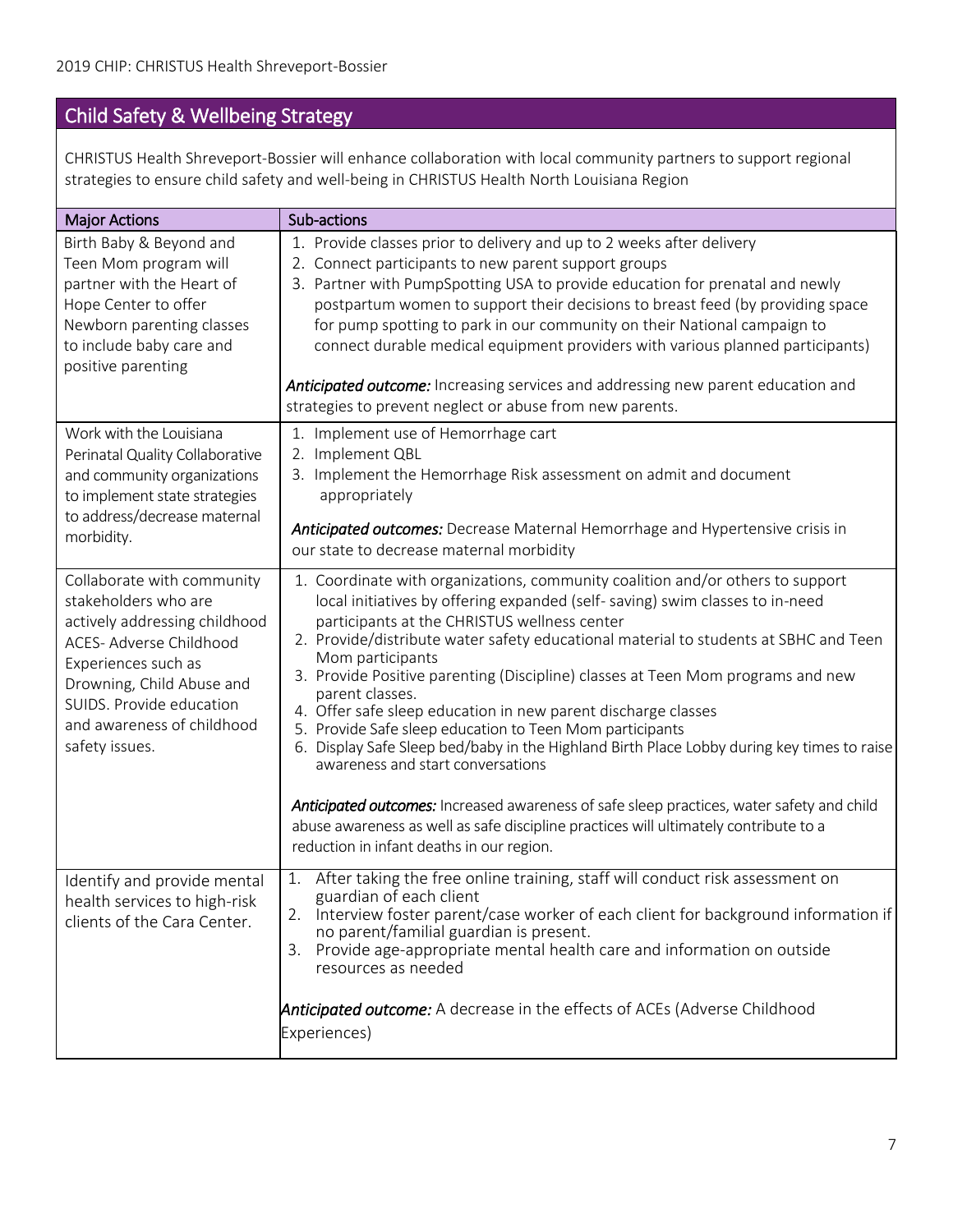| Provide internal services to<br>families to promote safe<br>environment for children.                       | 1. Provide temporary counseling for client and/or parent<br>2. Provide information on outside resources for identified needs<br>3. Implement evidence- based programs for parents and caregivers (i.e. counseling,<br>group therapy, and educational activities to local schools for children)<br><b>Anticipated outcomes:</b> Caregivers will be educated to provide effective support and<br>treatment for at risk children and to appropriately interact with child depending on<br>situation.                                                                                                                                                                                                                                                                                                                 |
|-------------------------------------------------------------------------------------------------------------|-------------------------------------------------------------------------------------------------------------------------------------------------------------------------------------------------------------------------------------------------------------------------------------------------------------------------------------------------------------------------------------------------------------------------------------------------------------------------------------------------------------------------------------------------------------------------------------------------------------------------------------------------------------------------------------------------------------------------------------------------------------------------------------------------------------------|
| Preschool-Aged Behavior<br>Modification                                                                     | 1. Reach out to various Head Start and Preschool Programs to offer age-<br>appropriate educational information to students regarding Feelings<br>(mental health).<br>Anticipated outcome: To increase the knowledge of preschool-aged children on what<br>are appropriate reactions to situations and how to use words to express how they<br>feel.                                                                                                                                                                                                                                                                                                                                                                                                                                                               |
| Provide awareness among<br>clinicians, schools, and others<br>on the many issues related to<br>child safety | Through the Darkness to Light training program, educate health professionals,<br>1.<br>such as ED staff, and other community facilities about the signs of expected child<br>abuse and neglect<br>2. Build partnerships with community entities to promote overall child safety and<br>well-being<br>3. Provide services through School Based Health Centers<br>4. Continue partnership to support CARA Center, which has staff certified to<br>educate area teachers<br>Anticipated Outcome: Developing alliances and strategies to raise awareness about<br>child safety can help create safer environments for the region's kids. More adults will<br>be educated regarding how to recognize possible child sexual abuse and how to react<br>accordingly so that more children of the community are protected. |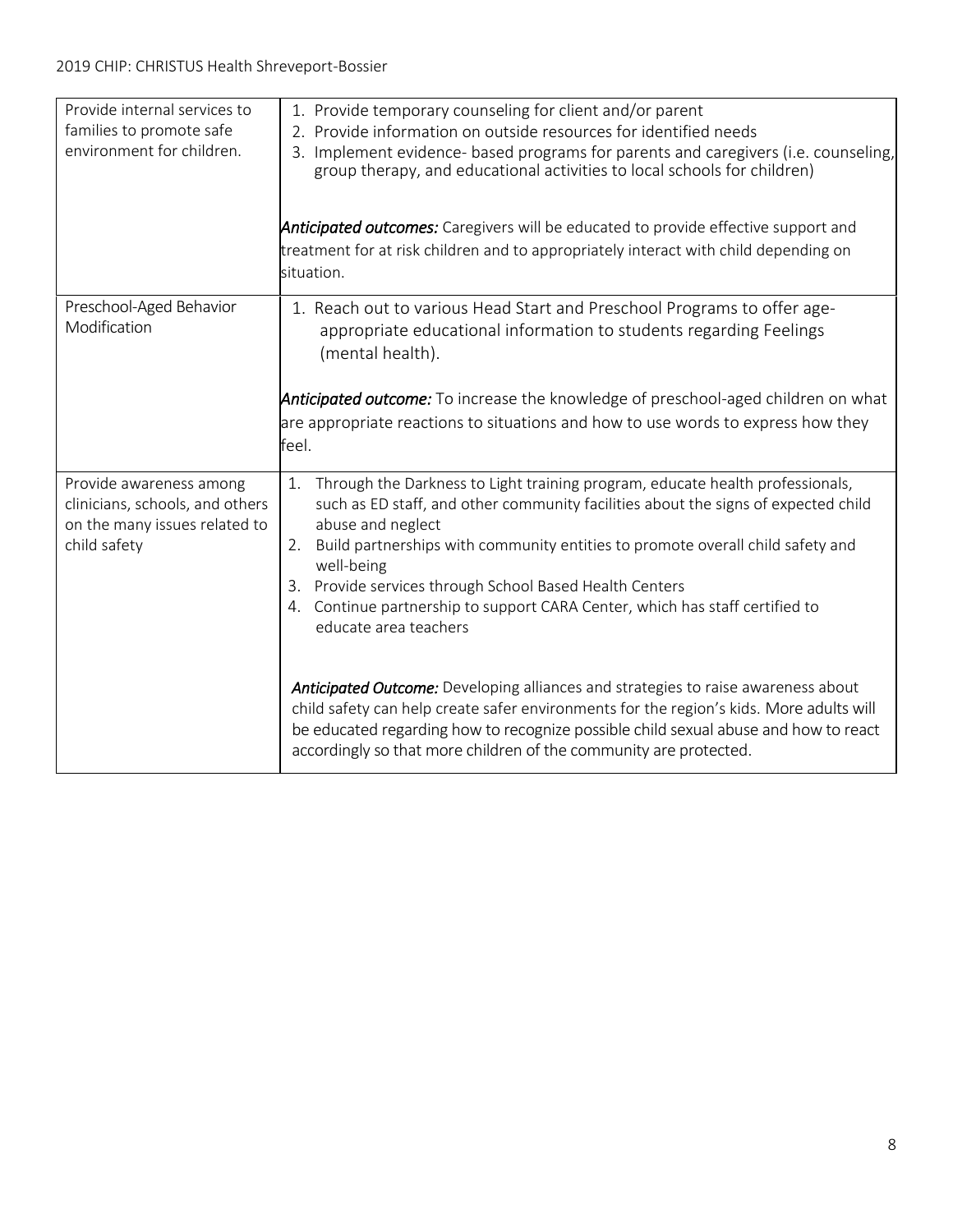#### Disease Prevention & Management - Cancer Strategy

CHRISTUS Health Shreveport Bossier & CHRISTUS Cancer Treatment Center will increase access to and enhance existing oncological services, education, and prevention activities in the North Louisiana region specifically targeting breast, lung, and skin cancers.

| <b>Major Actions</b>          | Sub-actions                                                                                               |
|-------------------------------|-----------------------------------------------------------------------------------------------------------|
| Provide lung cancer screening | Establish Lung cancer screening protocol<br>1.                                                            |
| program                       | Educate CTC Nurse navigator on protocol<br>2.                                                             |
|                               | Educate local surgeons, CPG Providers, and Pulmonologist on the program and<br>3.                         |
|                               | how to order screening                                                                                    |
|                               | Navigator to notify patient of referral for lung screening and schedule<br>4.                             |
|                               | appointment                                                                                               |
|                               | Navigator to enter patient information into Lung Screening Registry<br>5.<br>6. Perform lung scan         |
|                               | 7. Radiologist to read scan and provide Lung Rad codes per American College of                            |
|                               | Radiologist guidelines                                                                                    |
|                               | Nurse navigator to review all lung screening reports and fax results back to<br>8.<br>referring physician |
|                               | Print patient letters to those patients that require follow up per ACR guidelines<br>9.                   |
|                               | 10. Navigator to keep list of those requiring follow-up and make phone calls to ensure                    |
|                               | follow up per ACR guidelines                                                                              |
|                               | Anticipated outcome: Providing lung cancer screening program will increase early                          |
|                               | detection and provide support and follow up for those patients at higher risk                             |
|                               | decreasing morbidity from these types of cancers.                                                         |
| Provide annual free skin      | Advertise event to entire Shreveport-Bossier area via social media and print<br>1.                        |
| cancer screening at the       | advertising; Conduct screening event                                                                      |
| Cancer Center for early       | Provide prevention education to screened participants<br>2.                                               |
| detection of skin cancers     | 3. Provide referrals for participants when suspicious area noted by physician                             |
| basal cell and melanoma       |                                                                                                           |
|                               | Anticipated outcomes: Increasing access to skin cancer screenings and education will                      |
|                               | increase early detection and provide support and follow up for those patients at higher                   |
|                               | risk. Long-term outcomes will be decreased morbidity from these types of cancers.                         |
| Provide Nurse navigator for   | 1. Obtain nurse navigator                                                                                 |
| <b>Cancer Patients</b>        | 2. Each new patient to have phone call with navigator prior to first appointment in<br><b>CTC</b>         |
|                               | Navigator informs patient of what to expect at appointment<br>3.                                          |
|                               | 4. Identify any current psycho-social needs for the patient and make referrals                            |
|                               | 5. Follow up with patient after first visit and as needed for support                                     |
|                               | Anticipated outcomes: Providing nurse navigation for higher risk cancer patients will                     |
|                               | improve support and follow-up and decrease morbidity from these types of cancers in                       |
|                               | the long-term.                                                                                            |
| Provide monthly support       | Hold breast cancer support group monthly<br>1.                                                            |
| group for breast cancer       | Increase patient and family access to counseling and support<br>2.                                        |
| patients and families         | Provide physician education to this group on Breast Health and Breast Cancer<br>3.                        |
|                               | topics                                                                                                    |
|                               |                                                                                                           |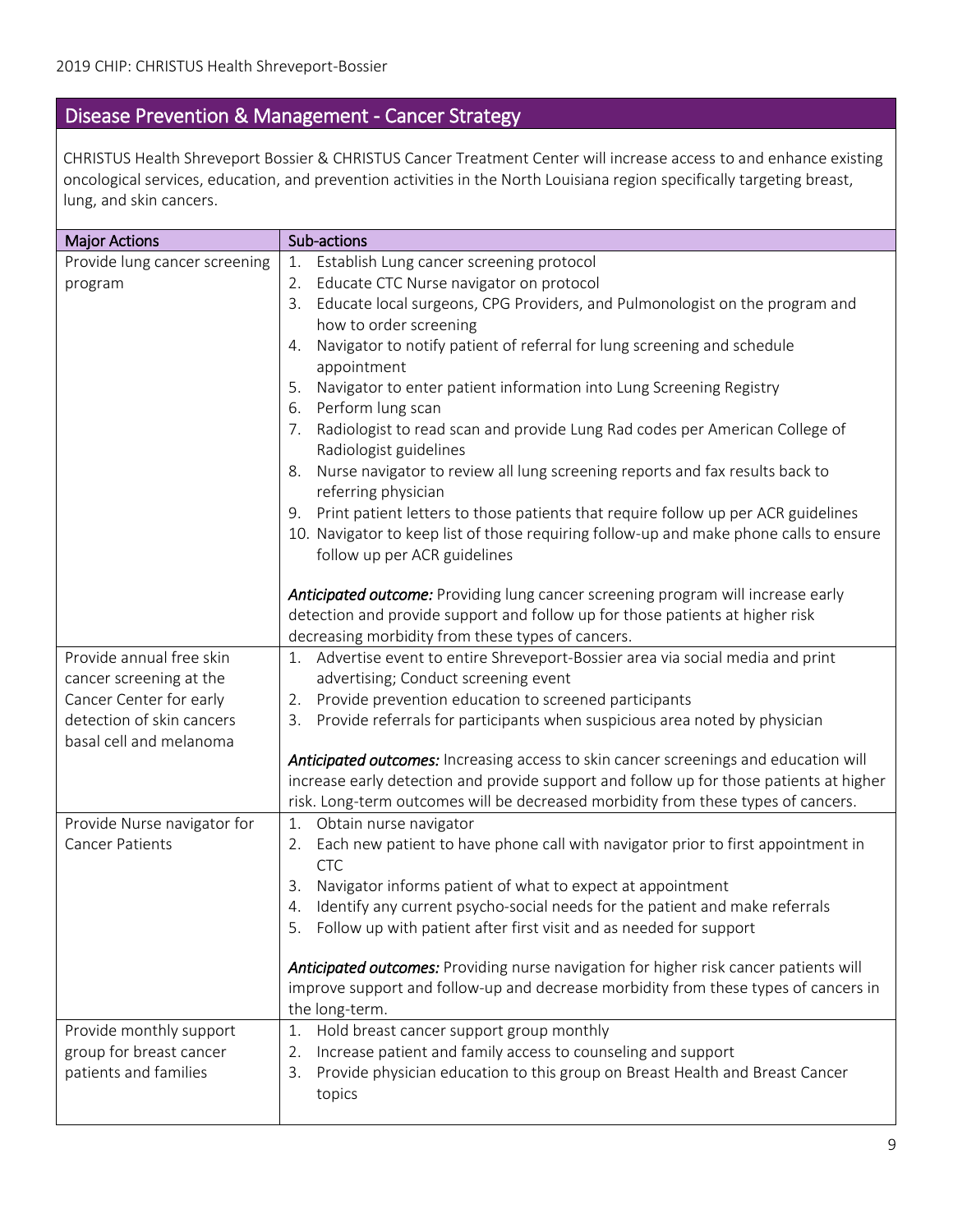$\blacksquare$ 

|                                                                                                 | <b>Anticipated outcomes:</b> Promote better outcomes by addressing barriers and increasing<br>emotional support for breast cancer patients.                                                                                                                                      |
|-------------------------------------------------------------------------------------------------|----------------------------------------------------------------------------------------------------------------------------------------------------------------------------------------------------------------------------------------------------------------------------------|
| Provide education to patients<br>in the Breast Center<br>regarding high-risk benign<br>findings | Develop education curriculum for Center<br>1.<br>Develop protocol for identifying those patients at high risk<br>2.<br>Navigator to provide one on one education to those at high risk<br>3.                                                                                     |
|                                                                                                 | <b>Anticipated outcomes:</b> Patients at high risk for breast cancer will be educated on signs<br>and symptoms and followed to catch possible malignancies by early detection to<br>decrease morbidity                                                                           |
| Provide clinical drug trials for<br>many different types of<br>cancers                          | Provide list of clinical trials Cancer Treatment Center (CTC) has available<br>1 <sub>1</sub><br>Work with ACS to have link to CTC for trials that are available through ACS website<br>2 <sub>1</sub><br>Provide education through CNE to CHRISTUS Physician Group nurses<br>3. |
|                                                                                                 | <b>Anticipated outcomes:</b> Providing access to clinical trial treatment when patients have<br>exhausted other recommended treatments will help extend survival rates in the long-<br>run and decrease morbidity.                                                               |
| Provide colorectal screenings<br>in the community                                               | Work with local community clinics to obtain funding for colorectal screening kits<br>1.<br>Educate staff of criteria for providing patients with the kits<br>2.<br>Work with CHRISTUS Lab for processing<br>3.<br>Results back to patients<br>4.                                 |
|                                                                                                 | Anticipated outcomes: Providing more cancer screenings will increase early detection<br>and help decrease morbidity.                                                                                                                                                             |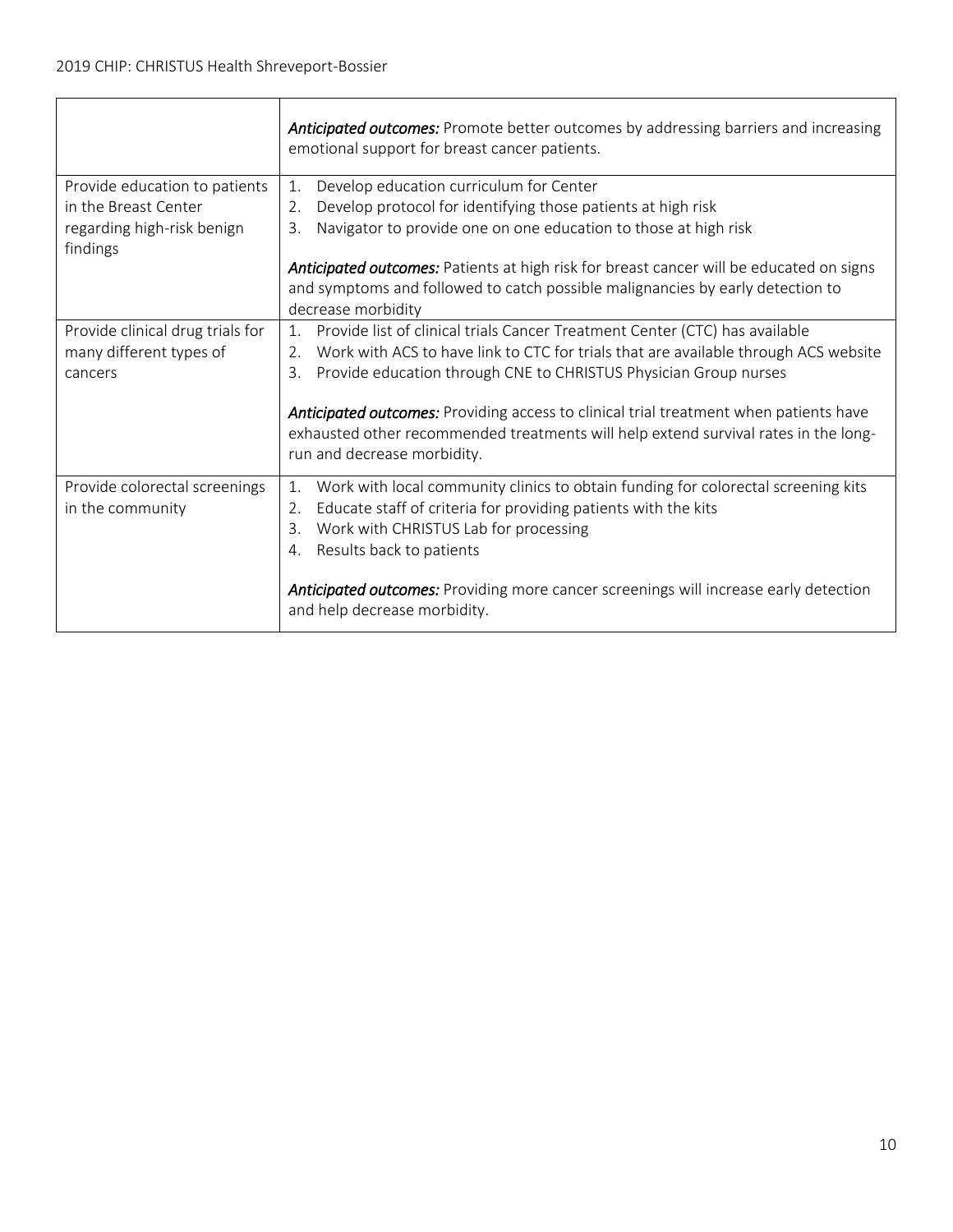# Disease Prevention & Management – Cardiovascular Health Strategy

CHRISTUS Health Shreveport Bossier will improve access to screenings and education to improve cardiac health and address disease symptoms.

| <b>Major Actions</b>          | Sub-actions                                                                                                                                                                 |
|-------------------------------|-----------------------------------------------------------------------------------------------------------------------------------------------------------------------------|
| Cardiac Rehab programs will   | Expand cardiac rehab facility space and exercise machinery to reach a higher<br>1.                                                                                          |
| continue to focus on healthy  | patient capacity. We are currently at rehab facility capacity.                                                                                                              |
| lifestyle changes to reduce   | Add Peripheral artery disease rehab<br>2.                                                                                                                                   |
| re-occurrence of heart        | Provide dietary and exercise education at the HealthPlex to community members<br>3.                                                                                         |
| disease issues and prevention | Know Your Heart Age TV ad with info on online screening tool<br>4.                                                                                                          |
|                               | <b>Anticipated outcome:</b> Expanding cardiovascular program offerings, increasing<br>knowledge of offerings, and increased participation in programming will decrease poor |
|                               | health outcomes.                                                                                                                                                            |
| Provide education programs    | Provide EHAC (Early Heart Attack Care) training programs to general public<br>1.                                                                                            |
| addressing acute coronary     | Provide "Hands Only" CPR classes<br>2.                                                                                                                                      |
| syndrome (ACS) symptoms       |                                                                                                                                                                             |
|                               | Anticipated outcomes: Increased knowledge of symptoms of ACS and early treatments                                                                                           |
|                               | to decrease poor health outcomes.                                                                                                                                           |
| Increase access to screenings | Provide Health Screening fairs within the community, including checks on blood<br>1.                                                                                        |
| by providing Health Screening | pressure, diet, Lipids/cholesterol, blood sugar, weight/BMI, and ABI screenings, as                                                                                         |
| fairs within community        | well as education on nutrition & exercise.                                                                                                                                  |
|                               |                                                                                                                                                                             |
|                               | Anticipated outcomes: Improve early detection and treatment through increased                                                                                               |
|                               | knowledge of one's risk factors for cardiovascular disease and increased referrals to                                                                                       |
|                               | providers.                                                                                                                                                                  |
| Provide education and tools   | Provide smoking cessation education sessions and tools<br>1.                                                                                                                |
| on smoking cessation and      | Provide smoking cessation literature to in-patients who smoke<br>2.                                                                                                         |
| prevention                    |                                                                                                                                                                             |
|                               | Anticipated outcomes: Increased knowledge of smoking risks and of resources to assist                                                                                       |
|                               | in smoking cessation                                                                                                                                                        |